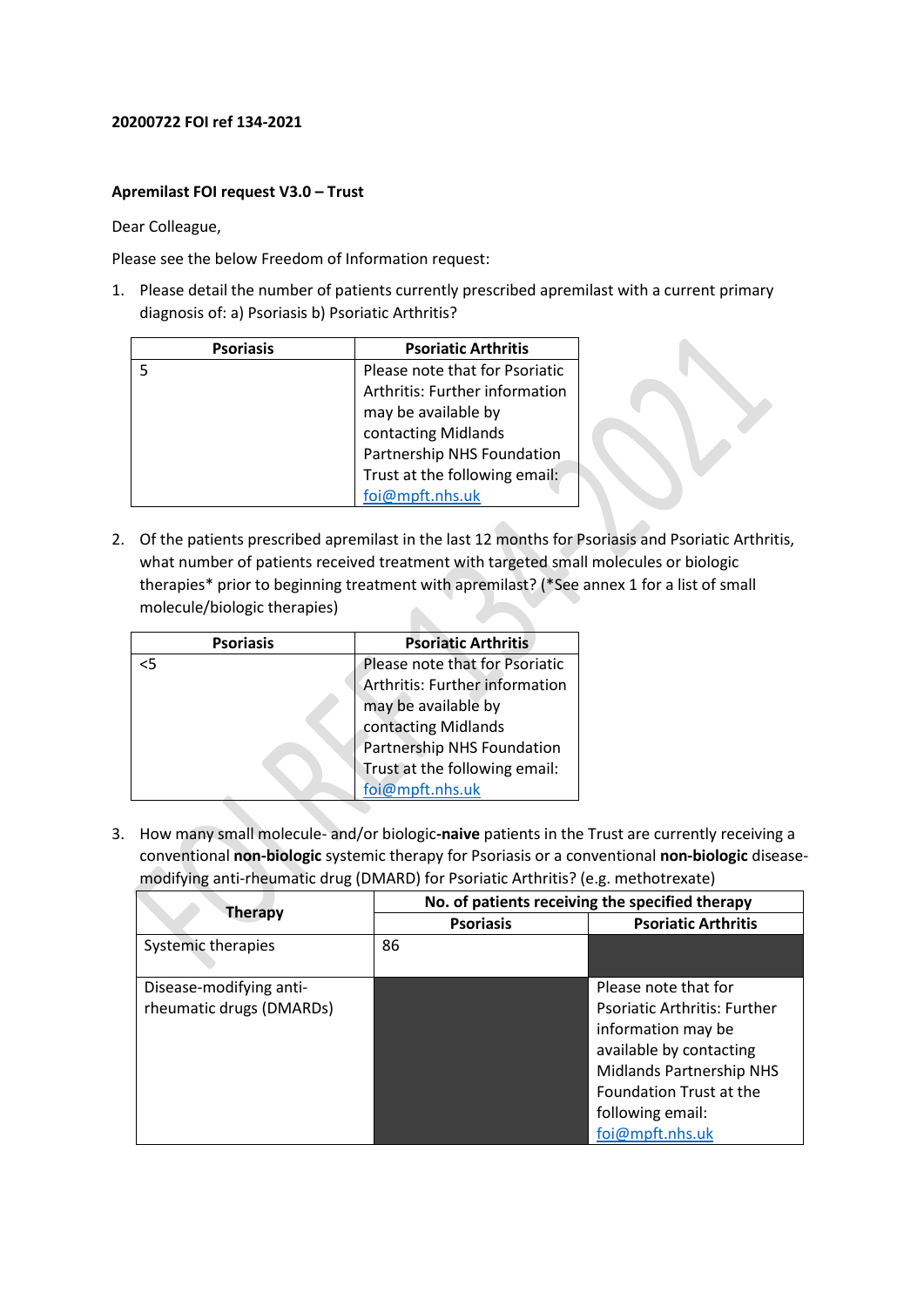- 4. Is CCG prior-approval required for the prescribing of apremilast? Y/N. If Yes, please tick the system you use: Blueteq □/Other □. **No for psoriasis**
- **5.** If other, what system do you use? **N/A for psoriasis**
- 6. Is apremilast listed individually or grouped with biologic therapies on the prior-approval form for Psoriasis and Psoriatic Arthritis? **N/A for psoriasis Psoriasis:** Individually □ grouped □ Psoriatic Arthritis: Individually □ grouped □.

Q4-6 please note that for Psoriatic Arthritis: Further information may be available by contacting Midlands Partnership NHS Foundation Trust at the following email[: foi@mpft.nhs.uk](mailto:foi@mpft.nhs.uk)

7. Please provide the wording used on the CCG's prior-approval form for the prescribing of apremilast.

|                           | <b>Psoriasis</b> | <b>Psoriatic Arthritis</b>     |
|---------------------------|------------------|--------------------------------|
| Please provide the        | N/A              | Please note that for Psoriatic |
| wording used on the       |                  | Arthritis: Further information |
| CCG's prior-approval form |                  | may be available by contacting |
| for the prescribing of    |                  | Midlands Partnership NHS       |
| apremilast                |                  | Foundation Trust at the        |
|                           |                  | following email:               |
|                           |                  | foi@mpft.nhs.uk                |

**Annex 1**

| abatacept (Orencia®)                                        |
|-------------------------------------------------------------|
| adalimumab (Amgevita®,<br>Humira®, Hyrimoz® or<br>Imraldi®) |
| brodalumab (Siliq®)                                         |
| certolizumab (Cimzia®)                                      |
| etanercept (Benepali®)                                      |
| golimumab (Simponi®)                                        |
| guselkumab (Tremfya®)                                       |
| infliximab (Remicade®)                                      |
| ixekizumab (Taltz®)                                         |
| risankizumab (Skyrizi®)                                     |